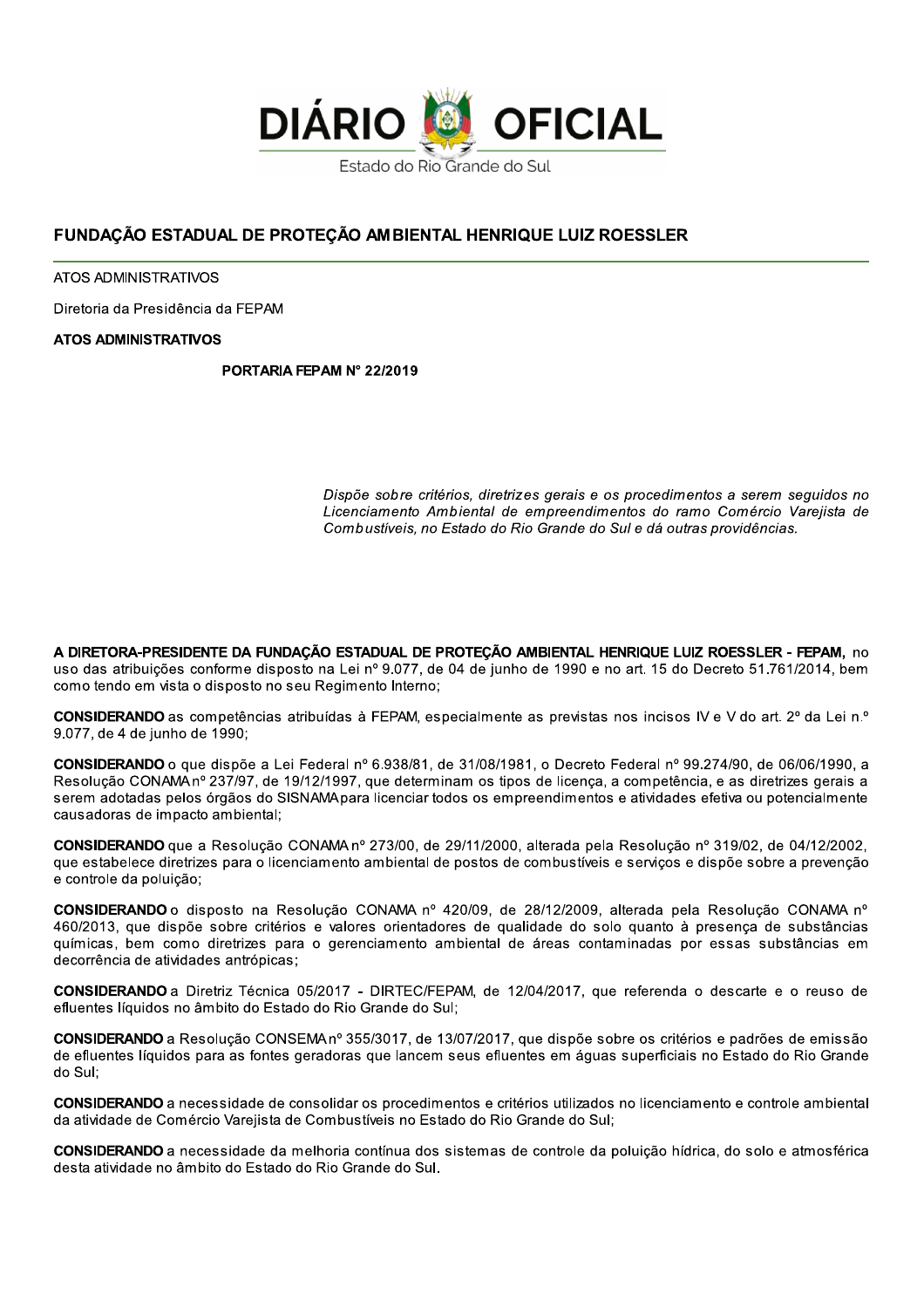#### Resolve:

Art. 1° Estabelecer os critérios, procedimentos, trâmite administrativo e premissas para o licenciamento ambiental de empreendimentos do ramo Comércio Varejista de Combustíveis que exerçam suas atividades no Estado do Rio Grande do Sul, considerando as normas e legislações pertinentes.

#### **CAPÍTULO I - DEFINICÕES**

Art. 2º Para efeito desta Portaria são adotadas as seguintes definições:

I - Comércio Varejista de Combustíveis: empreendimento que desenvolve atividade de revenda varejista de combustíveis derivados de petróleo, etanol e outros combustíveis automotivos, dispondo de equipamentos e sistemas para armazenamento de combustíveis automotivos e equipamentos medidores. Para fins desta Portaria, é sinônimo de posto de combustíveis.

Il - Sistema de Armazenamento Subterrâneo de Combustíveis - SASC: conjunto de componentes para armazenamento subterrâneo e abastecimento de combustíveis, composto por tanques subterrâneos, tubulações e acessórios, interligados.

III - Óleo Lubrificante Usado e Contaminado - OLUC: óleo lubrificante que em decorrência do seu uso normal ou por motivo de contaminação tenha se tornado inadequado a sua finalidade original. Classificado como Resíduo Perigoso Classe I, conforme ABNT 10.004:2004.

IV - Caixa Separadora de Água e Óleo - CSAO: equipamento destinado à separação de sólidos e substâncias oleosas de efluentes contaminados, baseado no processo físico de separação por diferença de densidade das substâncias presentes.

V - Área Classificada: área na qual uma atmosfera explosiva de gás está presente ou na qual é provável sua ocorrência a ponto de exigir precauções especiais para construção, instalação e utilização de equipamentos elétricos.

#### **CAPÍTULO II - LICENCIAMENTO AMBIENTAL**

Art. 3º A localização, construção, instalação, modificação, ampliação, operação e desativação de postos de combustíveis, dependerão de licenciamento do órgão ambiental competente, sem prejuízo de outras licencas legalmente exigíveis.

§ 1º Todos os proietos de construção, modificação e ampliação dos postos de combustíveis deverão, obrigatoriamente, ser realizados segundo normas técnicas expedidas pela Associação Brasileira de Normas Técnicas (ABNT), legislação pertinente e diretrizes estabelecidas nesta Portaria.

§ 2º Qualquer alteração na titularidade dos empreendimentos, no distribuidor de combustíveis, em seus equipamentos ou sistemas considerados efetiva ou potencialmente poluidores, e demais itens licenciados, em qualquer fase do licenciamento, deverão ser comunicadas à FEPAM e deverá ser solicitada a atualização de tais informações na licença ambiental.

§ 3º Caso a alteração mencionada no parágrafo anterior exigir licenciamento específico, o mesmo deverá ser previamente obtido junto ao órgão ambiental.

Art. 4° A FEPAM expedirá os sequintes atos administrativos, entre outros, para o ramo de Postos de Combustíveis:

I - Licença Prévia - LP - concedida na fase preliminar do planejamento do empreendimento, aprovando sua localização e concepção, atestando a viabilidade ambiental e estabelecendo os requisitos básicos e condicionantes a serem atendidos nas próximas fases de sua implementação.

II - Licenca de Instalação - LI - autoriza a instalação do empreendimento de acordo com as especificações constantes dos planos, programas e projetos aprovados, incluindo as medidas de controle ambiental e demais condicionantes.

III - Licença de Operação - LO - autoriza o funcionamento do empreendimento, após a verificação do efetivo cumprimento do que consta das licenças anteriores, com as medidas de controle ambientais e condicionantes determinados para a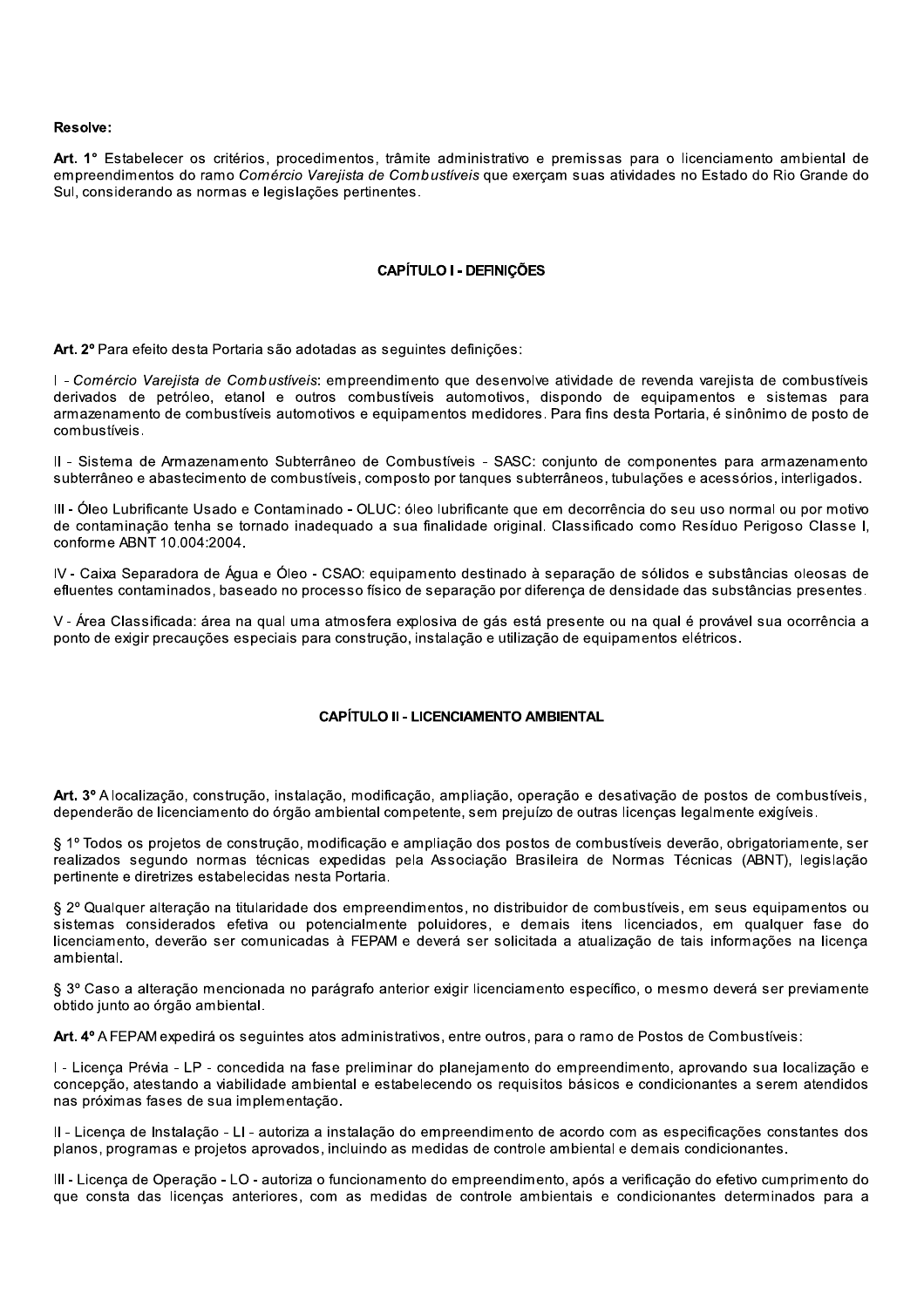#### operação.

IV - Licença de Regularização - autoriza o funcionamento do empreendimento que esteja operando sem o devido licenciamento ou cuja LO esteja vencida sem que tenha sido solicitada a sua renovação dentro dos prazos estabelecidos na Legislação vigente, após a verificação da adequação das condições do empreendimento e documentações pertinentes, e estabelece as medidas de controle ambientais e condicionantes determinados para a operação.

V - Licença Prévia de Instalação e Alteração - LPIA - autoriza a substituição de tangues subterrâneos de combustíveis quando ocorre a ampliação da capacidade de armazenamento licenciada, a instalação de tanques subterrâneos de combustíveis adicionais, assim como a inclusão de atividades ou servicos que acarretem em aumento da capacidade poluidora tais como: lavagem de veículos, troca de óleo lubrificante, abastecimento de GNV/GNC, armazenamento de GLP, ou outras potencialmente ou parcialmente poluidoras e geradoras de impactos ambientais, que não tenham sido autorizadas em licenciamentos anteriores.

VI - Autorização Geral - autoriza a substituição dos tangues subterrâneos de combustíveis quando não há ampliação da capacidade de armazenamento licenciada, a remoção de todo o Sistema de Armazenamento Subterrâneo de Combustíveis - SASC, ou a realização de adequações/melhorias no empreendimento que não impliquem em aumento da capacidade poluidora mas alterem a concepção das atividades licenciadas.

VII - Termo de Encerramento - ato administrativo no qual o órgão ambiental atesta a inexistência de passivo ambiental que represente risco ao ambiente ou à saúde da população, quando do encerramento do empreenidmeto, após constatado o atendimento das obrigações ambientais do empreendimento por parte do empreendedor.

VIII - Licença Única para Remediação de Área Contaminada por Produto Perigoso: autoriza a instalação e operação de sistema de remediação de área contaminada e monitoramento para reabilitação. Para empreendimentos do ramo de Comércio Varejista de Combustíveis é utilizada quando o empreendimento estiver com suas operações encerradas.

#### **CAPÍTULO III - ASPECTOS LOCACIONAIS**

Art. 5° Os projetos de instalação de novos empreendimentos, regularizações ou ampliações de empreendimentos existentes deverão atender aos seguintes requisitos mínimos:

I - Distanciamento mínimo de 50 (cinguenta) metros do SASC (tangues, bombas, filtros, descarga à distância, linhas e respiros) em relação aos limites dos terrenos ocupados por estabelecimentos hospitalares e escolares, salvo legislação específica mais restritiva.

Il - Distanciamento mínimo de 1,5 (um e meio) metros da cava dos tanques subterrâneos em relação aos limites da propriedade, salvo legislação específica mais restritiva.

Art. 6º Com vista à solicitação de Licença de Instalação de novos empreendimentos localizados às margens de rodovias estaduais e/ou federais deverá ser apresentada anuência dos órgãos da esfera correspondente (DAER / EGR /DNIT ou outro que vier a substitui-los).

### **CAPITULO IV - PORTE**

Art. 7º A medida para fins de enquadramento do porte da atividade é a determinada pela Resolução CONSEMA 372/2018, ou regramento que vier a substituí-la.

Parágrafo único: A Licença Prévia será concedida com base na medida de porte proposta.;

Art. 8º Se na fase da Licença de Instalação a medida de porte do empreendimento for diferente da licenciada na Licença Prévia ou resultar na modificação dos critérios ambientais avaliados deverá ser solicitada Licença Prévia de Ampliação e a Licença de Instalação somente será emitida após a emissão da nova Licença Prévia de Ampliação.

Parágrafo único: Caso a alteração da medida de porte implique em mudança da faixa de porte do empreendimento deverá ocorrer o recolhimento da diferença das taxas de licenciamento.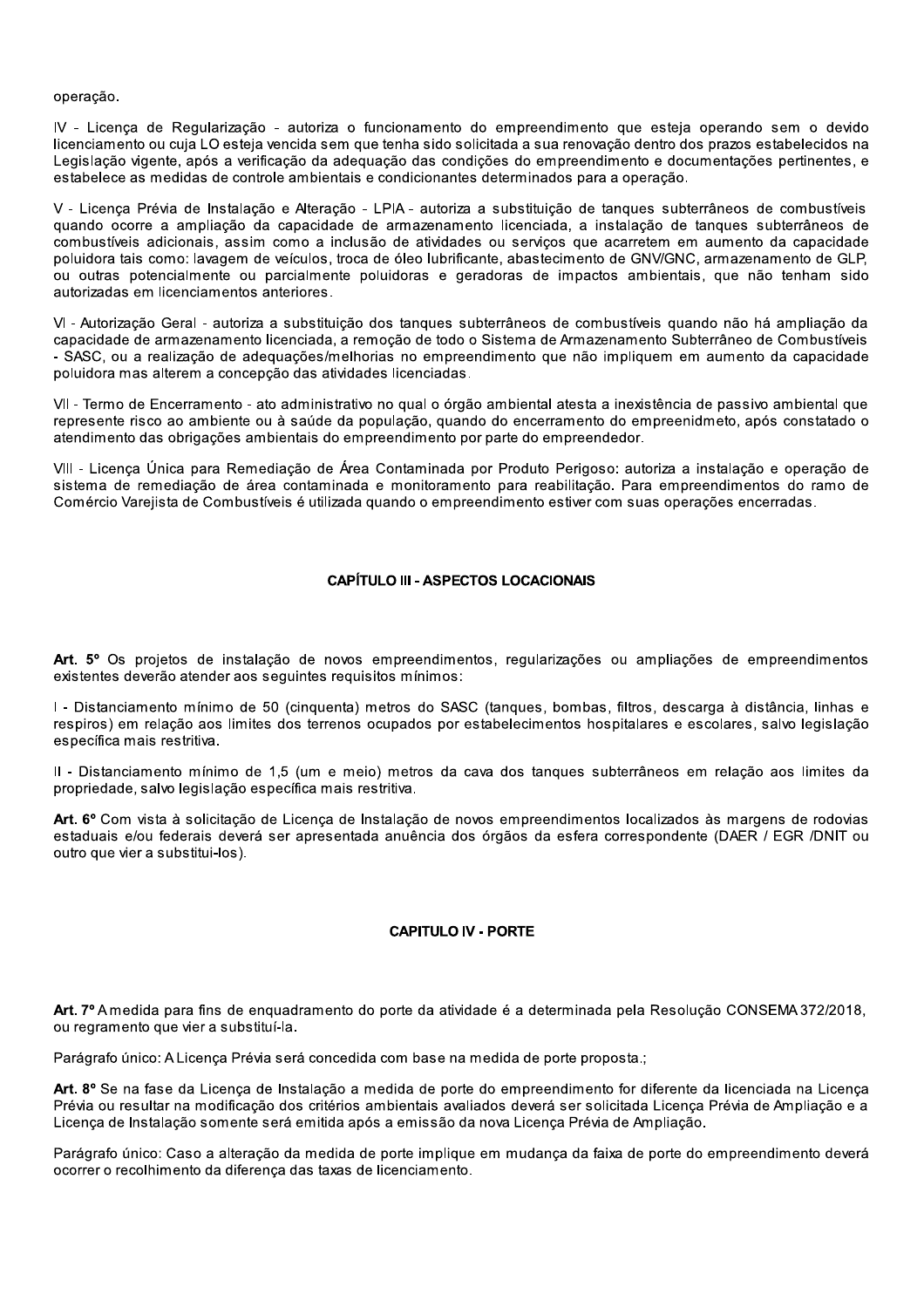#### **CAPÍTULO V - ASPECTOS TÉCNICOS**

#### Secão I - Quanto aos tangues subterrâneos

Art. 9º Somente poderão ser instalados tangues subterrâneos fabricados de acordo com as Normas Técnicas da Associação Brasileira de Normas Técnicas ABNT e por empresas certificadas no âmbito do Sistema Brasileiro de Avaliação de Conformidade do INMETRO.

§ 1º Para os tangues subterrâneos instalados conforme o caput deste artigo a vida útil estabelecida será de 30 (trinta) anos. contados a partir da data de fabricação, mediante comprovação via apresentação da Nota Fiscal de compra do equipamento e do respectivo Certificado de Garantia emitido pelo fabricante, contendo o número de série do equipamento em ambos os documentos.

§ 2º Caso não sejam apresentados os documentos citados no § 1 deste artigo, os tanques subterrâneos terão sua vida útil reduzida para 15 (quinze) anos, contados a partir da data de instalação, mediante documentação comprobatória, a critério do órgão ambiental.

§ 3º Os postos de combustíveis ficam proibidos de utilizarem tanques subterrâneos usados ou recuperados em instalações subterrâneas para armazenamento de combustíveis.

Art. 10° Empreendimentos que possuírem tanques subterrâneos com a sua vida útil vencida deverão solicitar imediatamente licenciamento junto à FEPAM para remoção ou substituição dos mesmos.

Art. 11. Empreendimentos que possuírem tangues subterrâneos que apresentarem vazamentos, independentemente de sua vida útil, deverão solicitar imediatamente licenciamento junto à FEPAM para remoção ou substituição dos mesmos.

Art. 12. Empreendimentos que possuírem tangues subterrâneos que se encontrarem temporariamente fora de operação (inativos), mas ainda dentro do período de vida útil, deverão comprovar junto à FEPAM sua limpeza, desgaseificação e preenchimento com áqua.

Parágrafo único: Quando do retorno de operação do equipamento a FEPAM deverá ser previamente comunicada.

Art. 13. O entorno do bocal de descarga de combustíveis deverá contar com piso impermeável com, no mínimo, 2 m<sup>2</sup> e contenção periférica conectada à CSAO cujas canaletas estejam a, no mínimo, 0,5 m de distância do bocal.

Parágrafo único: Empreendimentos que estejam em desacordo com o caput deste artigo terão o prazo máximo de 180 (cento e oitenta) dias a contar da publicação desta Portaria para providenciar a adequação.

Art. 14. Empreendimentos que possuírem tanques subterrâneos para armazenamento de OLUC deverão providenciar sua remoção no prazo máximo de 5 (cinco) anos a contar da data de publicação desta Portaria e adotar sistema aéreo para o armazenamento de OLUC.

Parágrafo único: A partir da data da publicação desta Portaria, não será mais permitida a instalação de tangues subterrâneos para o armazenamento de OLUC.

Art. 15. Ainstalação e/ou remoção total ou parcial do SASC (tangues subterrâneos, tubulações e acessórios, interligados) deverá ser realizada por empresa certificada no âmbito do Sistema Brasileiro de Avaliação de Conformidade do INMETRO.

Parágrafo único: Caso a instalação não tenha seguido o preceito do caput deste artigo deverá ser realizado e apresentado à FEPAM laudo técnico elaborado por empresa certificada no âmbito do Sistema Brasileiro de Avaliação de Conformidade do INMETRO atestando que a instalação foi efetuada em conformidade com as normas técnicas, assim como deverá apresentar, anualmente, ensaio de estanqueidade no SASC realizado por empresa certificada no âmbito do Sistema Brasileiro de Avaliação de Conformidade do INMETRO.

Art. 16. Os empreendimentos deverão realizar anualmente a manutenção preventiva do SASC, incluindo as bombas de abastecimento, filtros de diesel, conexões e câmaras de contenção (sump?s de tanques, de filtros e de bombas), de acordo com as Normas Técnicas da ABNT.

§ 1° Anualmente deverá ser apresentado à FEPAM relatório técnico e fotográfico da manutenção preventiva do SASC. devidamente acompanhado da Anotação de Responsabilidade Técnica (ART) do Conselho de Classe do profissional responsável pelo mesmo. Os registros fotográficos deverão contemplar imagens coloridas, atualizadas e em resolução adequada de cada equipamento inspecionado.

§ 2° No relatório técnico de manutenção deverão constar todas as não conformidades identificadas, as quais deverão ser solucionadas e, no prazo máximo de 30 (trinta) dias, deverá ser apresentado à FEPAM novo relatório técnico de manutenção,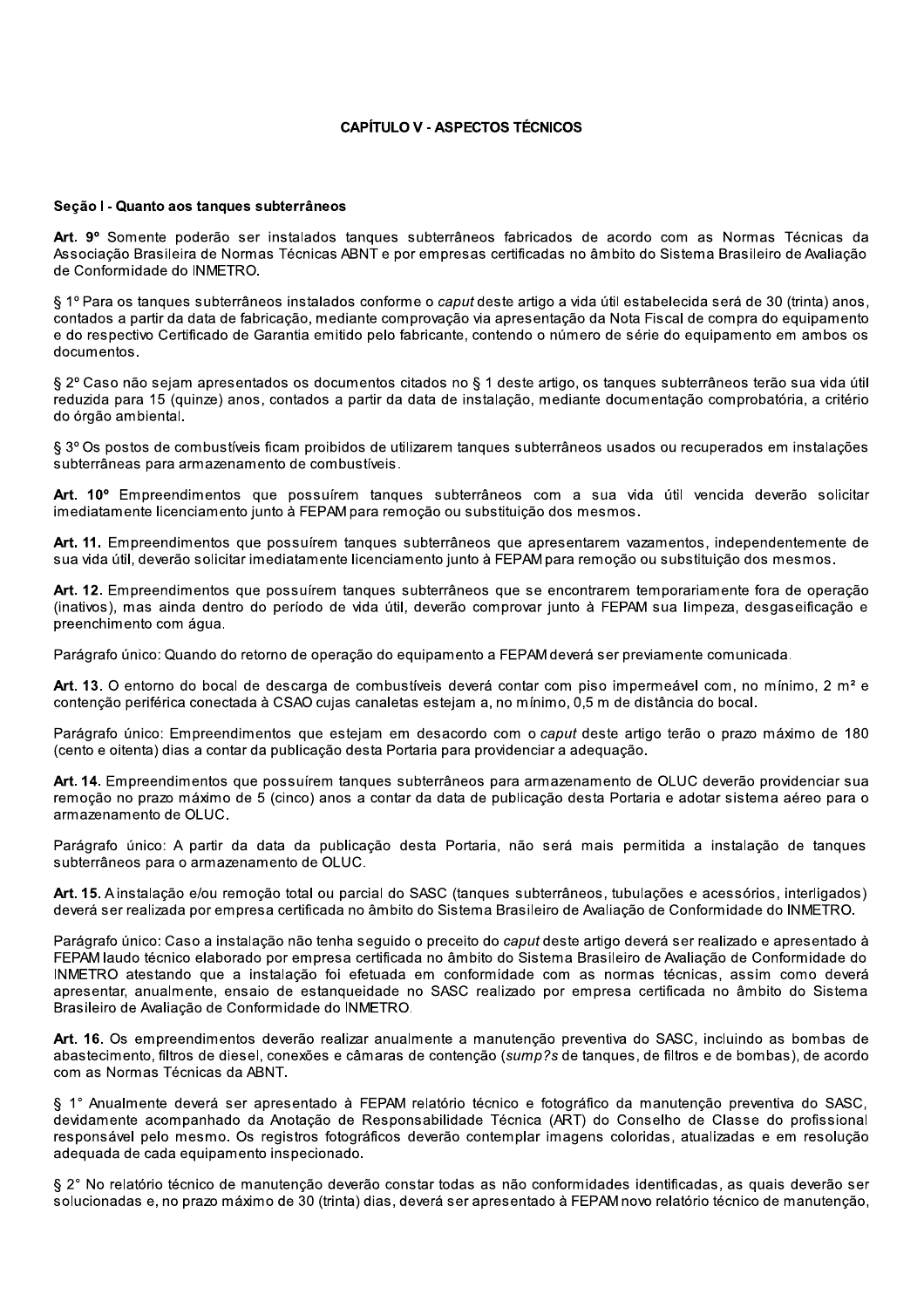comprovando as adequações realizadas, independentemente da manifestação da FEPAM.

§ 3° No caso das adequações identificadas exigirem prazo superior ao estabelecido no parágrafo anterior para adequação, deverá ser apresentado, dentro dos 30 (trinta) dias acima referidos, relatório técnico justificando a impossibilidade de atendimento dentro do prazo estabelecido, acompanhado de proposta de cronograma para execução das ações previstas e da ART do profissional responsável pelo mesmo.

Art. 17. Para fins de obtenção da Licença de Operação e suas renovações deverá ser realizado e apresentado à FEPAM ensaio de estanqueidade no SASC por empresa certificada no âmbito do Sistema Brasileiro de Avaliação de Conformidade do INMETRO.

Art. 18. Quando houver suspeita de contaminação, o órgão ambiental poderá determinar a qualquer momento a realização de testes e ensaio de estanqueidade no SASC para a comprovação da inexistência de falhas ou vazamentos, os quais deverão ser realizados por empresa certificada no âmbito do Sistema Brasileiro de Avaliação de Conformidade do **INMETRO.** 

#### Seção II - Quanto ao local de abastecimento de veículos

Art. 19. Somente será permitido o abastecimento de veículos sobre piso impermeável, construído em concreto armado e dentro do sistema de contenção conectado a uma caixa separadora de água e óleo.

§ 1° As canaletas do sistema de contenção da pista de abastecimento deverão estar localizadas internamente à projeção da cobertura e não deverão receber a contribuição das áquas pluviais.

§ 2° Todas as pistas de abastecimento deverão contar com espaço suficiente para estacionamento de qualquer tipo de veículo, de forma que o bocal de abastecimento permaneca dentro dos limites do sistema de contenção.

§ 3° Os postos de combustíveis que estiverem em desacordo com este artigo deverão providenciar as adequações necessárias, no prazo máximo de 180 (cento e oitenta) dias a contar da publicação desta Portaria.

Art. 20. As unidades de abastecimento deverão possuir câmara de contenção sob a unidade de abastecimento (sump de bomba).

Parágrafo único: Os postos de combustíveis que estiverem em desacordo com o caput deste artigo deverão providenciar, no prazo máximo de 180 (cento e oitenta) dias a contar da publicação desta Portaria, a instalação da câmara de contenção sob a unidade de abastecimento.

#### Seção III - Quanto à revenda de gás natural

Art. 21. O projeto, montagem e operação de postos que revendem gás natural deverão atender integralmente aos procedimentos estabelecidos na NBR 12236, da ABNT.

Art. 22. Para postos que revendem gás natural deverá ser apresentada autorização da concessionária de energia elétrica, autorizando o projeto elétrico para as instalações de gás natural e deverá ser prevista válvula de bloqueio geral, instalada em área não classificada, de fácil acesso e convenientemente sinalizada.

Art. 23. Para postos alimentados por gasoduto, deverá ser apresentada autorização da empresa distribuidora de gás com vistas à obtenção/atualização da Licença de Operação referente a esta atividade.

Art. 24. Não é permitido o abastecimento de conjunto móvel para transporte de gás natural sem o licenciamento de ponto de abastecimento para este tipo de veículo.

Art. 25. Todos os equipamentos e acessórios deverão sofrer manutenções preventivas e corretivas periodicamente por profissional habilitado, considerando todos os itens recomendados na NBR 12236 da ABNT e as prescritas pelos fabricantes.

Parágrafo único: Anualmente deverá ser apresentado à FEPAM laudo técnico confirmando a realização das inspeções e manutenções periódicas dos equipamentos e atestando que o sistema está apto a operar, devidamente acompanhado da Anotação de Responsabilidade Técnica (ART) do Conselho de Classe do profissional responsável pelo mesmo.

#### Secão IV - Quanto ao sistema de controle de emissões atmosféricas

Art. 26. Cada compartimento dos tangues subterrâneos de armazenamento de combustíveis deverá contar com sistema de controle de emissões dos tangues de armazenagem de combustível (válvulas de alívio de pressão e vácuo) independente.

Parágrafo único: A instalação das válvulas e respectivas tubulações deverá atender ao disposto na NBR 13783, da ABNT. observando que o ponto extremo da tubulação de respiro deve ficar, no mínimo, à 1.5 m de raio esférico de qualquer edificação, a altura mínima de 3,7 m e em local que permita a fácil dispersão dos vapores.

Art. 27. Os empreendimentos deverão realizar anualmente a manutenção das válvulas de alívio de pressão e vácuo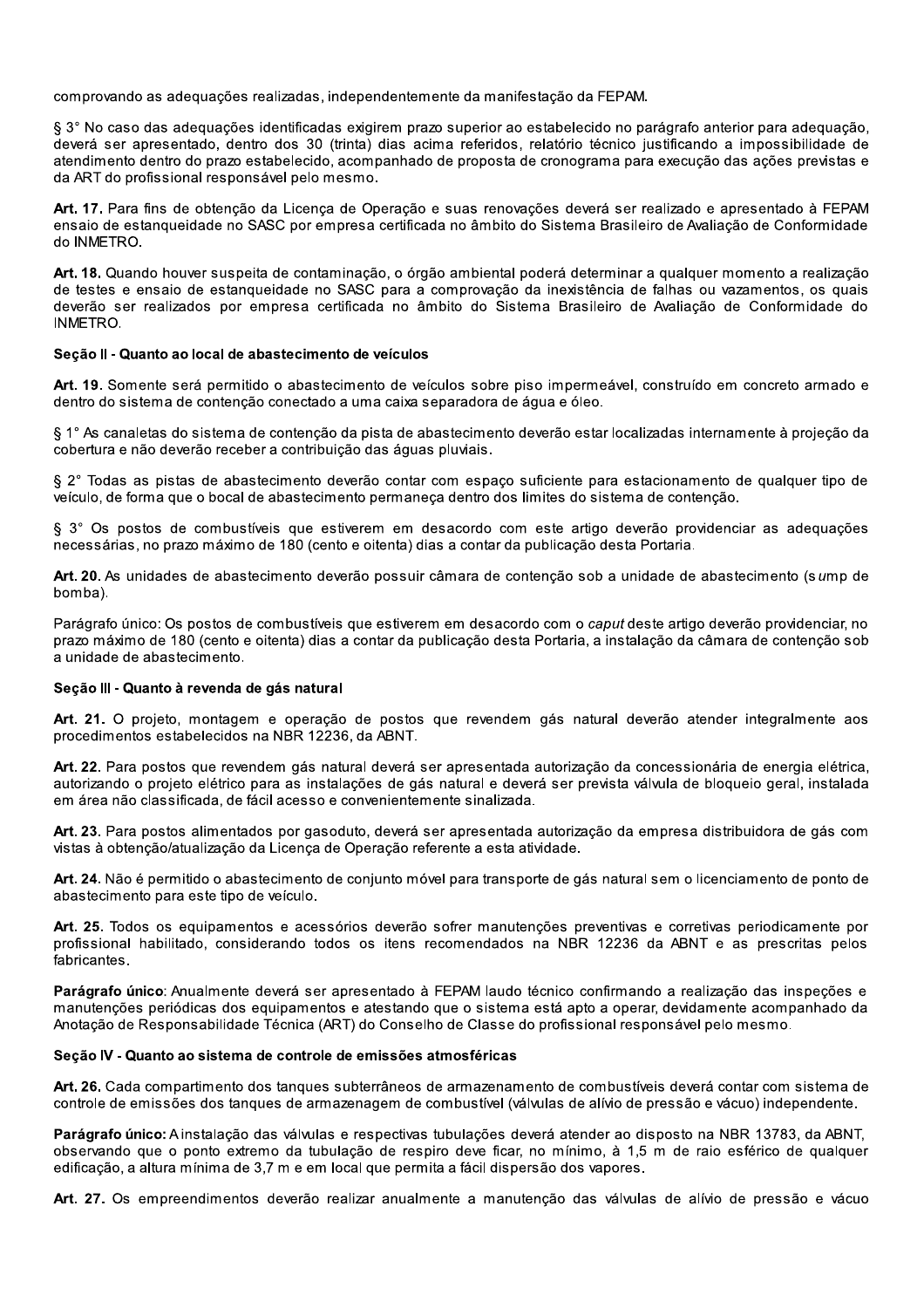instaladas nos suspiros dos tangues de combustíveis.

§ 1° A manutenção das válvulas de alívio de pressão e vácuo deverá ser realizada por técnico habilitado, devendo ser gerado o documento denominado "Laudo de manutenção do sistema de controle de emissões de tangues de armazenagem de combustível", conforme modelo do Anexo I, que deve conter, no mínimo: o nome e qualificação do técnico que realizou a manutenção, a data da realização, a razão social da empresa em que presta serviços, assim como o relatório descritivo da manutenção e a assinatura do responsável técnico habilitado, devidamente acompanhado da Anotação de Responsabilidade Técnica (ART) do Conselho de Classe do profissional responsável pelo mesmo.

§ 2º Durante o período de manutenção das válvulas de alívio de pressão e vácuo, o sistema de controle de emissões não poderá permanecer desprovido de válvulas, salvo quando o procedimento de manutenção estiver em desenvolvimento no próprio empreendimento.

§ 3º Os empreendimentos deverão apresentar anualmente o documento "Laudo de manutenção do sistema de controle de emissões de tanques de armazenagem de combustível".

§ 4° Em caso de substituicão de válvulas, ficará dispensada a apresentação do laudo de manutenção do ano correspondente, devendo ser anexada a nota fiscal das novas válvulas instaladas.

Art. 28. Após 03 (três) anos da publicação desta Portaria, somente poderão ser utilizadas válvulas de alívio de pressão e vácuo que possuam certificado de conformidade emitido por órgão certificador nacional ou internacional.

Parágrafo único: Os empreendimentos que possuem instaladas válvulas de alívio de pressão e vácuo em desacordo com o caput deste Artigo deverão providenciar a substituição das mesmas, no mesmo prazo.

#### Seção V - Quanto aos efluentes líquidos

Art. 29. Todas as áreas operacionais licenciadas no empreendimento deverão contar com sistema de contenção e direcionamento de efluentes líquidos para unidade de tratamento.

§ 1º O sistema de contenção e direcionamento de efluentes líquidos deverá ser mantido íntegro, limpo e desobstruído, de forma a garantir que todos efluentes gerados sejam corretamente direcionados para unidade de tratamento e não atinjam áreas não impermeabilizadas.

§ 2º Alimpeza e desobstrução do sistema de contenção dos efluentes deverá ser realizada diariamente a fim de garantir o perfeito funcionamento do sistema.

§ 3º O sistema de coleta das águas pluviais não poderá estar direcionado para o sistema de contenção e unidade de tratamento.

Art. 30. A(s) caixa(s) separadora(s) de água e óleo - CSAO(s) - instaladas no empreendimento deverão ser projetadas e implantadas considerando as características quali e quantitativas do efluente gerado.

§ 1º A(s) CSAO(s) deverão possuir cobertura que impeca o ingresso das águas pluviais, seja de fácil manipulação, que proporcione acesso integral a todos os compartimentos (de forma a viabilizar sua fiscalização bem como a garantir a periódica limpeza do equipamento), contar com sifão ou similar no compartimento de saída e módulo para coleta de amostra após o ponto de saída.

§ 2º A(s) CSAO(s) de alvenaria deverão ser construídas de forma a garantir a integral impermeabilização do fundo, laterais e conexões. A(s) CSAO(s) de material plástico deverão ser locadas em cava que contemple a integral impermeabilização do fundo, laterais e conexões.

§ 3º A limpeza e manutenção da(s) CSAO(s) deverá ser realizada com a freguência mínima que garanta o perfeito funcionamento do equipamento.

Art. 31. Deverá ser realizada semestralmente a coleta de amostras de efluentes líquidos, com distanciamento mínimo de 3 (três) meses entre as datas das coletas de amostras, para a análise dos parâmetros físico-químicos abaixo listados com vista ao atendimento dos padrões definidos pela Resolução CONSEMAnº 355/2017, de 13/07/2017, ou regramento que vier a substituí-la:

| <b>PARÂMETROS</b>                 |
|-----------------------------------|
|                                   |
| Demanda Química de Oxigênio - DQO |
| Oleos e Graxas: mineral           |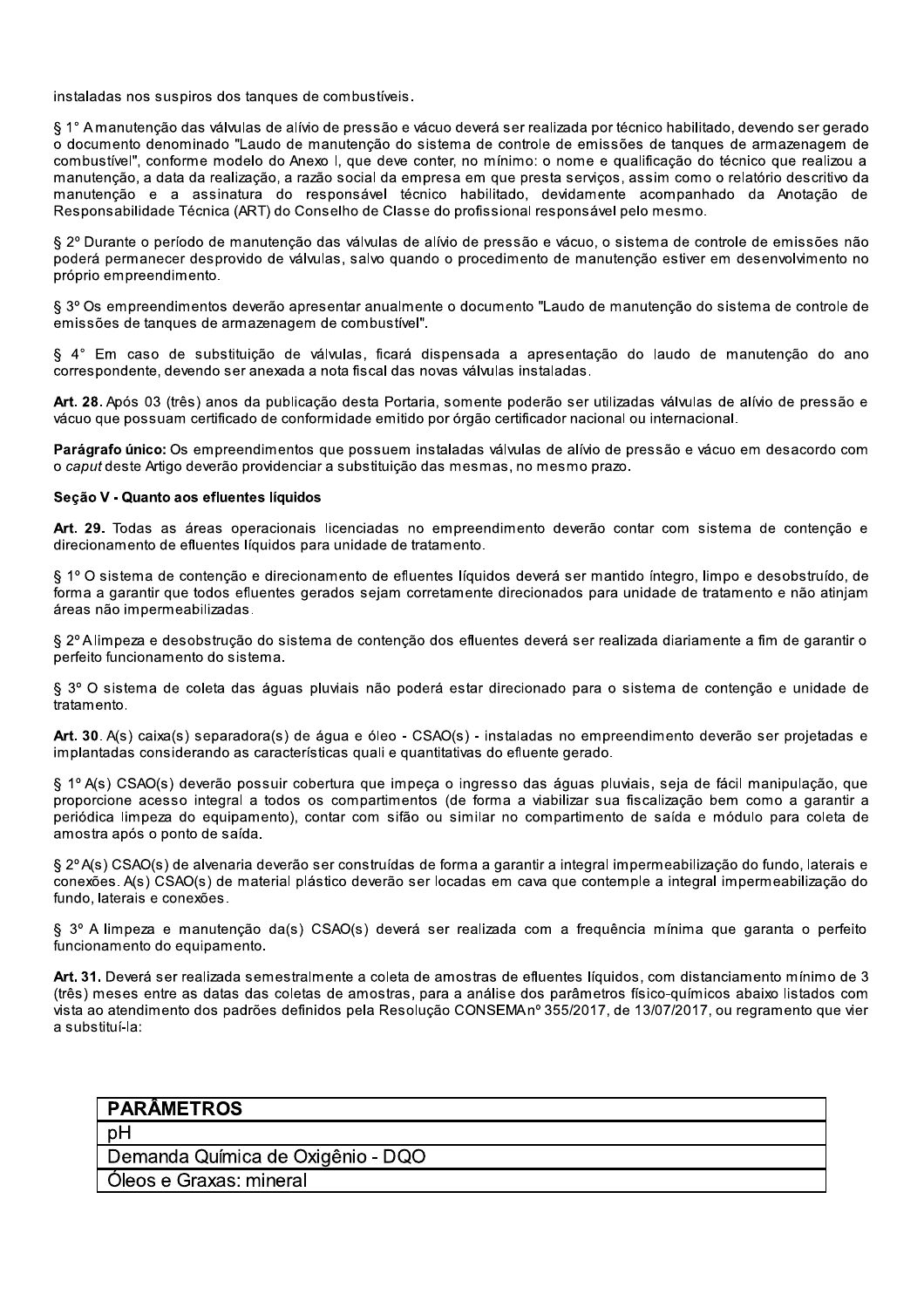## Fenóis Total (substâncias que reagem com 4-aminoantipirina)

## Sólidos Sedimentáveis

Substâncias tenso-ativas que reagem ao azul de metileno, para a(s) CSAO(s) que recebam os efluentes da lavagem de veículos

§ 1° A coleta de amostras deverá ser realizada imediatamente após a passagem do efluente pelo tratamento.

§ 2° A coleta de amostras deverá atender ao estabelecido na Portaria FEPAM 29/2017 ou outra que vier a substituí-la e deverá ser gerado o documento "Laudo de Coleta de Efluente Líquidos" que deverá conter, no mínimo: a identificação do empreendimento, dados de pH, data de coleta, características do ponto de coleta (ponto de saída da caixa separadora de áqua e óleo ou estação de tratamento), técnico coletor identificado pelo nome e qualificação, a razão social da empresa em que presta servicos, assim como os procedimentos de coleta de preservação de amostras para cada parâmetro e a identificação do responsável técnico habilitado pela empresa.

§ 3° Deverá ser observado o prazo de validade da amostra, conforme o método de preservação, de forma a não comprometer o resultado da análise, cuia inobservância tornará nula a análise efetuada.

§ 4° Os empreendimentos deverão apresentar anualmente os laudos semestrais de análise de efluentes, acompanhados dos "Laudos de Coleta de Efluente Líquidos", devidamente preenchido, assinado pelo responsável pela coleta, responsável técnico da empresa e o responsável pelo empreendimento.

§ 5º Empreendimentos do ramo de atividade objeto desta Portaria ficam dispensados da análise de toxicidade em amostra de efluentes da caixa separadora de água e óleo, salvo sob exigência específica do órgão ambiental.

Art. 32. O empreendimento deverá atender aos padrões de lançamento de efluentes líquidos definidos na Resolução CONSEMA nº 355/2017, ou regramento que venha a substituí-la, independentemente do corpo receptor.

Art. 33. Os efluentes após o devido tratamento poderão ser destinados das sequintes formas:

I. em rede pública: mediante apresentação de declaração do ente responsável pela rede pública atestando a existência da rede e a viabilidade do lancamento:

II. lançamento, direta ou indiretamente, em corpos hídricos: mediante comprovação por meio de laudo hidrológico da viabilidade do lançamento, resguardadas outras exigências cabíveis. Acondução de todo efluente até o corpo receptor deve ser canalizada.

III. infiltração no solo: mediante laudo embasado em estudo técnico e projeto de infiltração em solo atestando a viabilidade e as condições da proposta, conforme a NBR 13.969/97 da ABNT, e instalação de poço de monitoramento à jusante da área de infiltração. Nos casos em que não for atendido o critério de distância mínima de 1,5m da base das valas de infiltração do nível da água subterrânea (NA) determinado na NBR 13.969/97 da ABNT, não será permitida a atividade de lavagem no local.

IV. armazenamento temporário dos efluentes gerados para posterior destinação em unidade de tratamento terceirizada devidamente licenciada, ficando, neste caso, dispensado do atendimento aos Artigos 31 e 32, devendo, no entanto, apresentar anualmente um relatório contendo o volume enviado, a identificação do destinatário e o número dos respectivos Manifestos de Transporte de Resíduos - MTRs.

§ 1° No caso da inviabilidade técnica, devidamente comprovada, do emprego das formas anteriormente citadas, o empreendedor deverá apresentar alternativa devidamente comprovada quanto a sua viabilidade e eficiência técnica para a destinação do efluente, a ser aprovada pela FEPAM.

§ 2° Fica proibido o lancamento de efluente em valas/canais a céu aberto, banhados e acudes.

§ 3° Empreendimentos não enquadrados em nenhuma das alternativas deste Artigo deverão adequar seu lançamento no momento da renovação da Licença de Operação ou quando a FEPAM assim o determinar.

#### Seção VI - Quanto à troca de óleo lubrificante, lubrificação, borracharia e oficina mecânica

Art. 34. O piso das áreas de troca de óleo lubrificante, lubrificação, borracharia e oficina mecânica deverá ser construído de forma a garantir sua condição de impermeabilização.

Art. 35. Todo efluente gerado na área de troca de óleo lubrificante, lubrificação, borracharia e oficina mecânica deverá ser contido e direcionado para uma caixa separadora de água e óleo.

Art. 36. Os empreendimentos que possuírem serviços de troca de óleo lubrificante, lubrificação, borracharia e oficina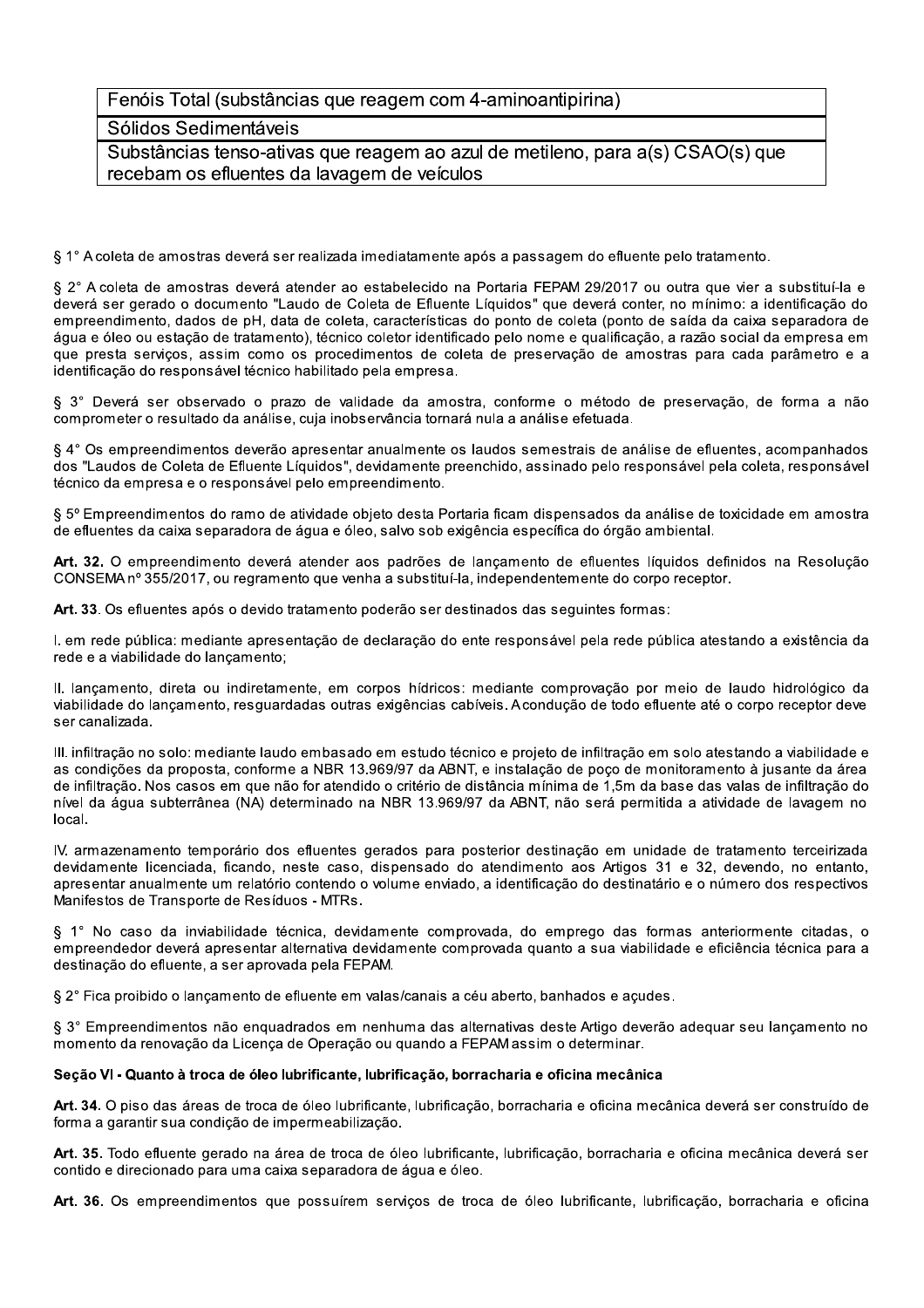mecânica terceirizados, localizados na mesma matrícula do terreno, deverão apresentar iunto ao processo de licenciamento cópia do contrato de locação em vigor e do cartão do CNPJ/CPF do locatário.

§ 1º A CSAO e a área destinada ao armazenamento temporário de resíduos sólidos perigosos Classe I da atividade terceirizada não poderão ser de uso comum com as demais áreas do posto de combustíveis.

§ 2º O licenciamento e controles ambientais dos servicos de troca de óleo lubrificante, lubrificação, borracharia e oficina mecânica terceirizados é de competência do órgão municipal, conforme Resolução CONSEMA 372/18 e suas atualizações.

Art. 37. Só é permitida a comercialização de óleos lubrificantes pela empresa se adquirido de fornecedor (fabricante ou distribuidor) que realizar a coleta das embalagens pós-consumo, de acordo com a Portaria SEMA/FEPAM n° 001/2003, publicada no DOE de 13/05/2003.

Art. 38. Todo o óleo lubrificante usado ou contaminado deverá ser alienado para coletor autorizado pela ANP e com licença de operação da FEPAM específica para coleta e transporte de OLUC, conforme determina a Resolução CONAMA nº 362/2005 alterada pela Resolução CONAMA 450/2012, sendo vedada a comercialização, doação ou destinação para qualquer outra finalidade para o OLUC.

#### Seção VI - Quanto à lavagem de veículos

Art. 39. A atividade de lavagem de veículos deverá ser realizada em área exclusiva para esta atividade (não podendo ser realizada na mesma área destinada ao abastecimento de veículos e troca de óleo lubrificante e lubrificação), sobre piso impermeabilizado e contornada por sistema de contenção dos efluentes direcionado para uma CSAO específica para esta área.

§ 1ºACSAO que recebe os efluentes da lavagem de veículos não pode receber efluentes gerados nas demais atividades do empreendimento e deverá contar com sistema de medição de vazão ativo, junto ao ponto de descarte de efluentes.

§ 2º Os postos de combustíveis que estiverem em desacordo com este artigo deverão providenciar a adeguação no prazo máximo de 180 (cento e oitenta) dias a contar da publicação desta Portaria.

Art. 40. Deverá ser garantido que as atividades de lavagem de veículos não gerem interferências diretas às áreas lindeiras ou ao passeio público por aspersão das águas de lavagem.

Art. 41. Após 03 (três) anos da publicação desta Portaria, o lançamento do efluente gerado na área de lavagem de veículos pesados somente será permitido após o tratamento em estação de tratamento de efluentes - ETE, cuja operação esteja sob a responsabilidade técnica de um profissional habilitado.

Parágrafo único: Até que seja implantada a estação de tratamento de efluentes, conforme o caput deste Artigo, fica estabelecido o prazo de até 180 (cento e oitenta) dias para que os efluentes gerados nas áreas de lavagem de veículos pesados, atualmente em operação, passem por caixa de retenção de sólidos antes de serem direcionados para a CSAO.

Art. 42. Os empreendimentos que possuírem serviços de lavagem terceirizados localizados na mesma matrícula do terreno deverão apresentar junto ao processo de licenciamento cópia do contrato de locação em vigor e do cartão do CNPJ/CPF do locatário.

§ 1º A CSAO e a área destinada ao armazenamento temporário de resíduos sólidos perigosos Classe I da lavagem terceirizada não poderão ser de uso comum com as demais áreas do posto de combustíveis.

§ 2º O licenciamento e controles ambientais da atividade de lavagem terceirizada é de competência do órgão municipal, conforme Resolução, CONSEMA 372/2018 e suas atualizações.

#### Secão VIII - Quanto aos resíduos sólidos perigosos Classe I

Art. 43. Os resíduos sólidos perigosos Classe I. classificados conforme NBR 10004, da ABNT deverão ser temporariamente armazenados no interior de bacia de contenção impermeabilizada e em local coberto, até sua destinação final, conforme NBR 12235 da ABNT.

Parágrafo único: Os resíduos sólidos deverão ser adequadamente identificados, segregados e armazenados, não sendo permitida a disposição de resíduos Classe II com resíduos Classe I, de forma a não aumentar a quantidade de resíduos contaminados.

Art. 44. A partir de 05 (cinco) anos a contar da data da publicação desta Portaria, o armazenamento temporário de óleo lubrificante usado e contaminado - OLUC somente poderá ser realizado em recipientes aéreos, localizados no interior de bacia de contenção conforme ABNT 12235, contando com piso e laterais impermeabilizadas e com cobertura.

Parágrafo único: Caso o OLUC seja temporariamente armazenado em recipiente no interior de fosso da rampa de troca de óleo onde haja conexão com a CSAO, o recipiente de armazenamento de OLUC deverá ser mantido em bacia de contenção.

Art. 45. Os resíduos sólidos perigosos Classe I (OLUC, filtros de óleo usados, embalagens de óleo lubrificante pós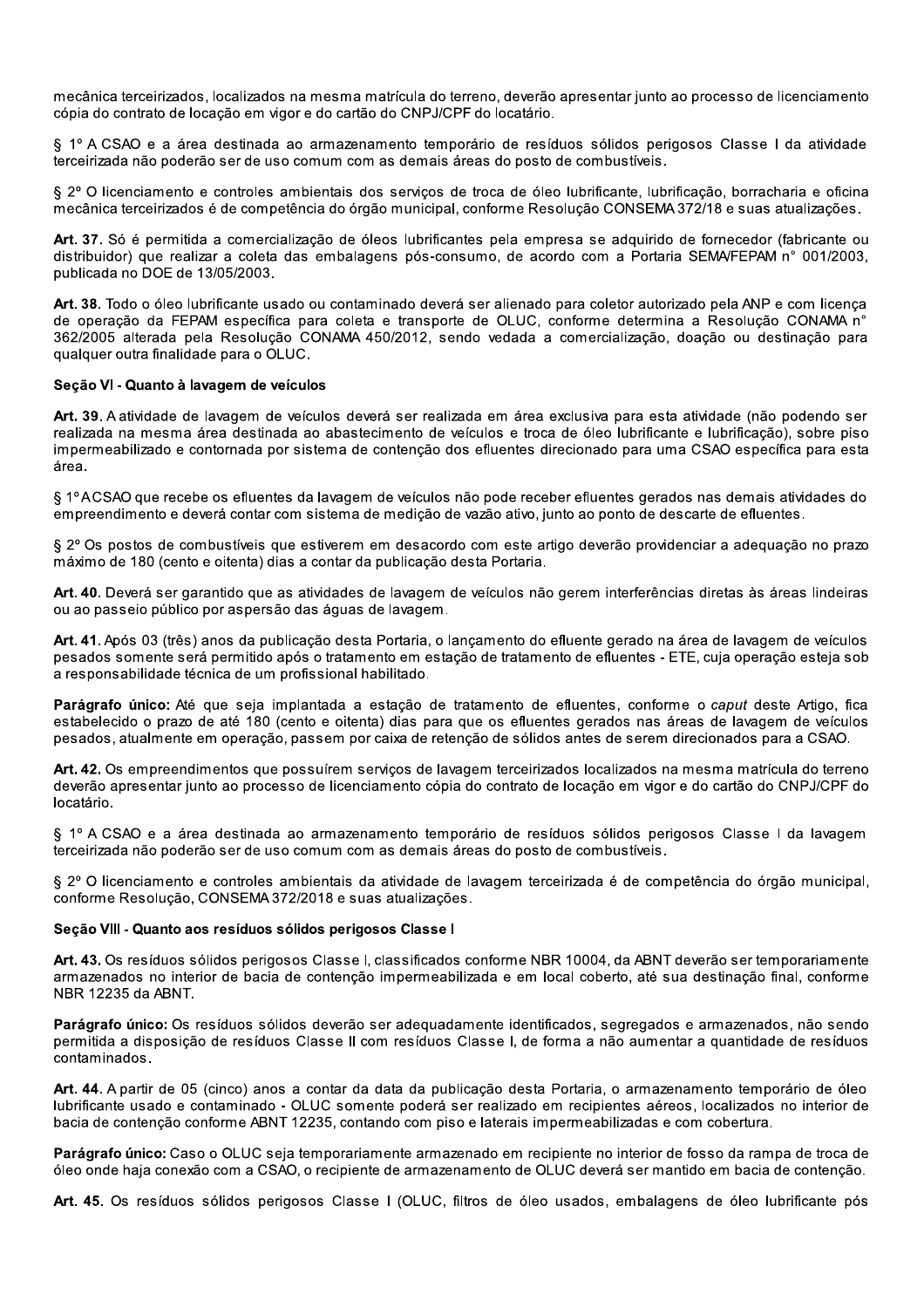consumo, materiais contaminados com óleo, entre outros) somente poderão ser alienados para empresas licenciadas para o seu recolhimento e destinação final.

Parágrafo único: Anualmente deverão ser apresentadas informações referentes ao volume de resíduo gerado, identificação do destinatário e o número dos respectivos Manifestos de Transporte de Resíduos - MTRs.

#### Seção IX- Quanto aos compressores, geradores e unidades de filtragem de diesel

Art. 46. As unidades de filtragem (filtros de diesel), os compressores e geradores deverão ser instalados sobre piso impermeabilizado e dentro de sistema de contenção, que evite a drenagem dos possíveis efluentes gerados para áreas não impermeabilizadas.

Art. 47. As unidades de filtragem (filtros de diesel) bem como suas conexões aéreas ligadas às linhas de distribuição deverão possuir câmara de contenção (sump de filtro) ou serem instaladas sobre piso impermeável e dentro de sistema de contenção que direcione eventuais vazamentos para a unidade de tratamento.

Parágrafo único: Os postos de combustíveis que estiverem em desacordo com o estabelecido nesta Secão deverão, no prazo máximo de 180 (cento e oitenta) dias a contar da publicação desta Portaria, providenciar a sua adequação,

#### Seção X - Quanto à capacitação de pessoal

Art. 48. Todos os funcionários operacionais deverão ser capacitados quanto às medidas de minimização da poluição e ações imediatas para controle de situações de emergência e riscos ambientais.

§ 1º O programa da capacitação deverá contemplar, no mínimo, os sistemas de controle de poluição, verificação preventiva de equipamentos do SASC, gerenciamento de resíduos sólidos, limpeza e operação da caixa separadora de água e óleo, prevenção de incêndios e situações de emergência.

§ 2º A capacitação deverá ter carga horária mínima de 2 (duas) horas, ser realizada de forma presencial contemplando a operação dos equipamentos existentes no próprio empreendimento, e terá validade pelo prazo máximo de 05 (cinco) anos. devendo ser realizada por técnicos legalmente habilitados com Anotação de Responsabilidade Técnica (ART).

§ 3° Deverão ser mantidas disponíveis no empreendimento as cópias dos certificados dos funcionários capacitados nas atividades de minimização da poluição e ações imediatas para controle de situações de emergência e riscos ambientais.

Art. 49. Todos os funcionários que operam equipamentos de abastecimento de GNV ou GNC deverão possuir capacitação específica na operação dos equipamentos de GNV e/ou GNC e controle de situações de emergência e riscos ambientais.

#### Seção XI - Quanto aos Riscos Ambientais e Plano de Emergência

Art. 50. Em caso de acidente ou incidente com risco de danos a pessoas e/ou ao meio ambiente, a FEPAM deverá ser imediatamente informada pelo telefone (51) 99982-7840 do Plantão 24 h da FEPAM.

Art. 51. Deverá ser mantido atualizado o Alvará de Prevenção e Proteção Contra Incêndio, emitido pelo Corpo de Bombeiros. em conformidade com as Normas em vigor, relativo ao sistema de combate a incêndio, e cópia do mesmo deverá estar disponível no empreendimento.

Parágrafo único: Caso haja depósito de armazenamento de GLP no empreendimento, o mesmo deverá estar incluído no Alvará de Prevenção e Proteção Contra Incêndio do Corpo de Bombeiros.

Art. 52. O posto de combustíveis sem contrato de exclusividade no fornecimento de combustível com uma Distribuidora de Combustíveis (Bandeira Branca) deverá manter contrato atualizado com uma Equipe de Pronto Atendimento a Emergências (EPAE), própria ou terceirizada, visando ao atendimento de acidentes e à promoção de ações cabíveis imediatas para controle de situações de risco na sua atividade.

Parágrafo único: A FEPAM manterá cadastro da Equipe de Pronto Atendimento a Emergências (EPAE) que deverá possuir um responsável técnico comprovadamente com treinamento em atendimento de emergência com combustíveis/inflamáveis e relação mínima de equipamentos para este tipo de atividade.

#### Seção XII - Quanto à área verde, de preservação e conservação ambiental

Art. 53. Deverá ser mantida a área mínima de 10% da área total constante na matrícula do imóvel para fins de compensação ambiental, denominada área verde, de preservação e conservação ambiental, na qual deverá ser implantado um projeto de vegetação contemplando espécies nativas e/ou frutíferas.

§ 1º O projeto de área verde deve ser submetido à aprovação da FEPAM na fase da Licença de Instalação e qualquer alteração, tanto de localização quanto de composição, deverá ter a prévia autorização da FEPAM. No caso de alteração, deverá ser proposta outra área de igual extensão e composição à área originalmente licenciada, sendo esta obrigatoriamente localizada no interior da área da matrícula do imóvel.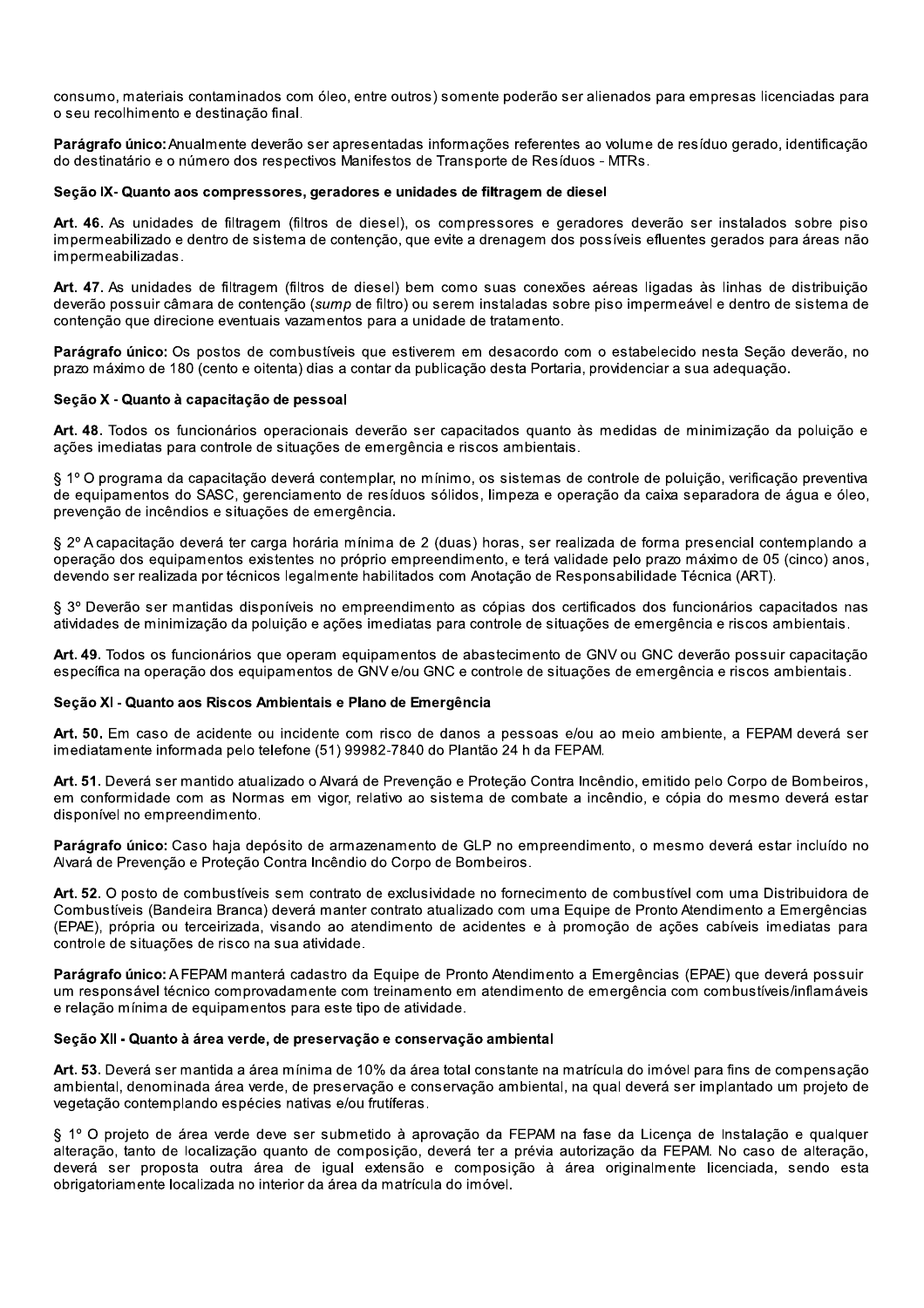§ 2º Não serão computados como área verde, de preservação e conservação ambiental, canteiros com dimensões inferiores a 10 m<sup>2</sup> nem com laterais inferiores à 1.0 m, assim como as Áreas de Preservação Permanentes - APP, definidas nas legislações pertinentes e que eventualmente incidam dentro dos limites da área do empreendimento.

§ 3º Não poderão estar localizados na área verde, de preservação e conservação ambiental, equipamentos utilizados na operação do empreendimento, tais como caixa separadora de água e óleo, fossas sépticas, sumidouros, caixas de passagem, caixas elétricas, filtros de diesel, entre outros.

§ 4º Anualmente deverá ser apresentado à FEPAM relatório técnico e fotográfico da área verde, de preservação e conservação ambiental, prestando contas das condições dos espécimes existentes, das manutenções realizadas, acompanhado da Anotação de Responsabilidade Técnica (ART) do profissional responsável.

§ 5º Empreendimento cuja Licenca Ambiental tenha sido emitida antes desta Portaria e que já possua condicionantes específicas quanto à manutenção de área de preservação e conservação ambiental, deverão manter a preservação da referida área conforme projeto já aprovado junto à FEPAM.

§ 6º Estão dispensados da manutenção da área verde, de preservação e conservação ambiental, conforme caput deste artigo e seus parágrafos os empreendimentos cuia Licenca Ambiental não traga nenhuma exigência específica quanto à manutenção de área de preservação e conservação ambiental no seu licenciamento.

#### Secão XIII - Quanto ao sistema de detecção de vazamentos

Art. 54. Deverá ser mantido um sistema de deteccão de vazamentos composto por pocos para monitoramento de vapor ou de águas subterrâneas, independente dos sistemas eletrônicos de medição e do Livro de Movimentação de Combustíveis  $(LMC)$ .

Art. 55. Os poços de monitoramento deverão estar localizados no entorno do SASC considerando todos os tanques e linhas de distribuição, o mais próximo possível deles, e o sentido do fluxo preferencial das águas subterrâneas de forma a garantir a detecção de possíveis vazamentos.

§ 1º Os poços de monitoramento deverão ter profundidade mínima de 4,0 m e estar instalados em conformidade com os critérios técnicos das NBR 15.495-1 e NBR 15.495-2 da ABNT.

§ 2º Empreendimentos que possuam poços de monitoramento instalados em desacordo com o parágrafo anterior deverão adequar a rede de poços de acordo com as referidas normas, no prazo máximo de 180 (cento e oitenta) dias.

§ 3º Poços de monitoramento desativados deverão ser tamponados, evitando que possíveis infiltrações superficiais tenham contato com as águas subterrâneas, a fim de promover a máxima vedação sanitária. O tamponamento deverá ser executado conforme as normas técnicas da ABNT e deverá ser apresentado à FEPAM relatório técnico elaborado por profissional habilitado, acompanhado da respectiva ART, comprovando seu tamponamento.

§ 4º Deverão ser mantidas secas e limpas as câmaras de calcada dos pocos de monitoramento de forma a evitar eventual contaminação das águas subterrâneas.

Art. 56. Semestralmente deverá ser realizada a coleta de amostras de áqua subterrânea junto aos pocos de monitoramento para análise de hidrocarbonetos totais derivados de petróleo (TPH) e benzeno, tolueno, xilenos e etil-benzeno (BTXE), com distanciamento mínimo de 03 (três) meses entre as datas das coletas de amostras.

§ 1º Deverá ser utilizada metodologia de análise internacionalmente aceita e em laboratório cadastrado na FEPAM.

§ 2º Caso o poço de monitoramento esteja seco no momento da coleta de amostras deverá ser realizada a medição dos compostos orgânicos voláteis (VOC). O método de análise deverá ser realizado com equipamento devidamente calibrado e cujo limite de detecção seja <= 20 ppm.

Art. 57. Anualmente deverão ser apresentados à FEPAM os laudos semestrais de análise da água subterrânea coletada junto aos pocos de monitoramento, contendo os resultados analíticos, assinatura do responsável técnico, registro no Conselho de Classe, data e responsável pela coleta semestral realizada e comprovante de calibração do equipamento de medição de VOC no caso de poços de monitoramento secos.

Art. 58. No caso dos resultados analíticos de amostras coletadas junto aos poços de monitoramento ultrapassarem os valores dos referenciais normativos, ou sempre que houver a suspeita de contaminação, deverá ser realizada imediatamente uma investigação ambiental confirmatória, conforme especificado na Resolução CONAMA 420/2009, independentemente de manifestação prévia da FEPAM, e o relatório com os resultados deverá ser apresentado à FEPAM no prazo máximo de 60 (sessenta) dias, acompanhado da ART do profissional habilitado responsável pelo mesmo.

Art. 59. Empreendimentos que se encontrem temporariamente desativados deverão manter o monitoramento semestral dos poços de monitoramento e a apresentação anual dos respectivos laudos de análise, mesmo durante o período que estiverem sem atividades.

#### Seção XIV - Quanto aos Sons e Ruídos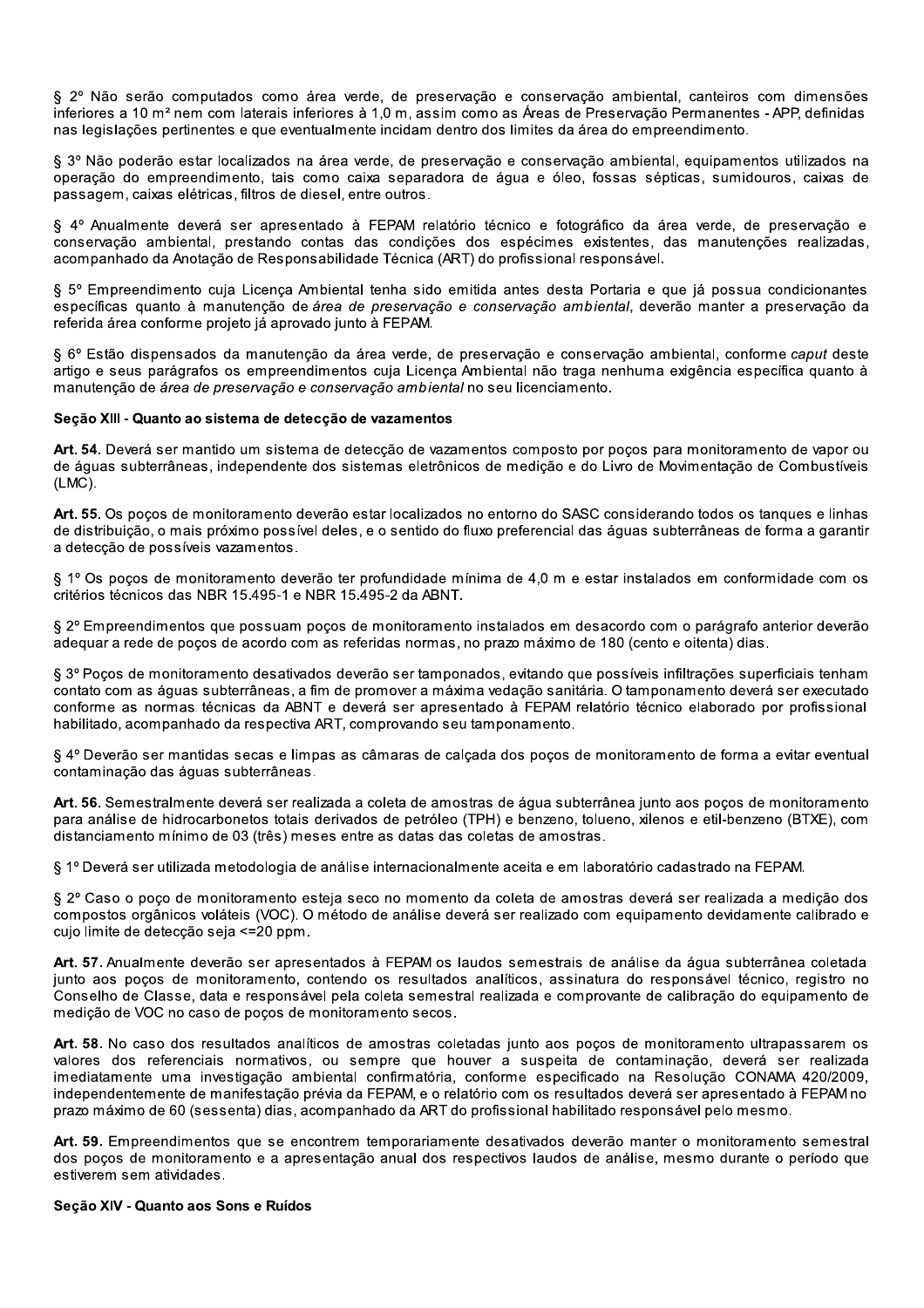Art. 60. Os níveis de ruído gerados pelas atividades do empreendimento deverão atender aos padrões estabelecidos pela NBR 10151, da ABNT, conforme Resolução CONAMA n.º 01, de 08/03/1990.

§ 1º Caso não atenda aos padrões estabelecidos nas normas técnicas pertinentes deverão ser adotadas medidas de controle de poluição sonora.

§ 2° Os equipamentos que podem gerar ruídos (tais como motores, geradores, bombas e compressores) deverão manter distanciamento mínimo de prédios vizinhos previsto nas normas técnicas.

#### Seção XV - Quanto aos Aspectos Gerais

Art. 61. Todos os equipamentos e sistemas utilizados na operação de postos de combustível deverão estar localizados dentro dos limites do terreno da matrícula do imóvel.

Parágrafo único. Os postos de combustíveis que estiverem em desacordo com o caput deste artigo deverão providenciar a adequação no prazo máximo de 180 (cento e oitenta) dias a contar da publicação desta Portaria.

Art. 62. Anualmente deverá ser realizada uma inspeção no empreendimento pelo Responsável Técnico pelo mesmo objetivando verificar o integral atendimento às condições e restrições estabelecidas na Licença Ambiental, assim como dos critérios estabelecidos nesta Portaria e das condições de impermeabilização dos pisos das áreas de abastecimento, de descarga dos tanques subterrâneos de combustíveis, de troca de óleo lubrificante, de lavagem de veículos, condições dos sistemas de contenção e destinação dos efluentes para a unidade de tratamento; condições de operação e eficiência da(s) caixa(s) separadora(s) áqua e óleo; local de armazenamento temporário dos resíduos perigosos Classe I, tais como óleo lubrificante usado e contaminado (OLUC), lodo gerado na caixa separadora de água e óleo, materiais contaminados com combustíveis e/ou OLUC, filtros de óleo usado, embalagens de óleo lubrificante pós consumo, até seu recolhimento por coletor autorizado.

Parágrafo único: Os empreendimentos deverão apresentar anualmente relatório técnico referentes às condições de operação do empreendimento conforme caput deste Artigo, contendo imagens de todas as áreas e equipamentos pertinentes coloridas, atualizadas e em resolução adequada, de forma que possibilitem identificar o empreendimento e suas áreas.

Art. 63. Empreendimentos que possuírem captação de água superficial ou subterrânea deverão apresentar cópia do documento de Outorga do Direito do Uso da Água Superficial ou Subterrânea, conforme Decreto Estadual n.º 37.033, de 22 de novembro de 1996, cópia do protocolo de solicitação do mesmo ou Cadastro no Sistema de Outorga de Água do Rio Grande do Sul - SIOUT, para os casos previstos na Resolução 302/2018 da CRH-RS.

Art. 64. O empreendimento, independentemente do porte, deverá manter fixada, em local de fácil visibilidade, placa para divulgação do licenciamento ambiental, conforme modelo disponível no site da FEPAM www.fepam.rs.gov.br. com as informações atualizadas.

#### **CAPÍTULO VI - ENCERRAMENTO DAS ATIVIDADES**

Art. 65. Nos casos de desativação definitiva das atividades, deverá ser solicitada Autorização Geral para remoção total do SASC e descomissionamento das áreas de lavagem de veículos, troca de óleo lubrificante, bombas de abastecimento e unidades de filtragem, local de armazenamento de resíduos perigosos Classe I (incluindo local de armazenamento de OLUC) e da caixa separadora de água e óleo, incluindo a remoção dos equipamentos.

§ 1º Os proprietários, arrendatários ou responsáveis pelo estabelecimento, pelos equipamentos, pelos sistemas, pelo terreno e, solidariamente, os fornecedores de combustível que abastecem ou abasteceram a unidade, ficarão obrigados a apresentar um Relatório de Desativação das atividades, para aprovação da FEPAM.

§ 2º Durante as obras de remoção do SASC e desativação das atividades deverá ser realizada uma Investigação Ambiental Confirmatória, para os parâmetros BTXE e PAHs, em água subterrânea (se houver) ou amostras de solo coletadas na profundidade mínima de 1,0 m (com análises de VOC à profundidade de 0,5 m) em áreas suspeitas de contaminação, contemplando no mínimo, os locais onde se localizavam as seguintes áreas: onde estavam os tanques subterrâneos de combustíveis, área de lavagem de veículos, troca de óleo lubrificante, sob as bombas de abastecimento e unidades de filtragem, local de armazenamento de resíduos Classe I (incluindo local de armazenamento de OLUC) e caixa separadora de água e óleo, e ainda em local representativo das linhas removidas (entre os tangues removidos e as bombas de abastecimento). Considerando peculiaridades do empreendimento, ficará sob responsabilidade do profissional que responde pela investigação estabelecer a inclusão de outras áreas suspeitas de contaminação.

§ 3º O Relatório de Desativação das atividades deverá contemplar, no mínimo: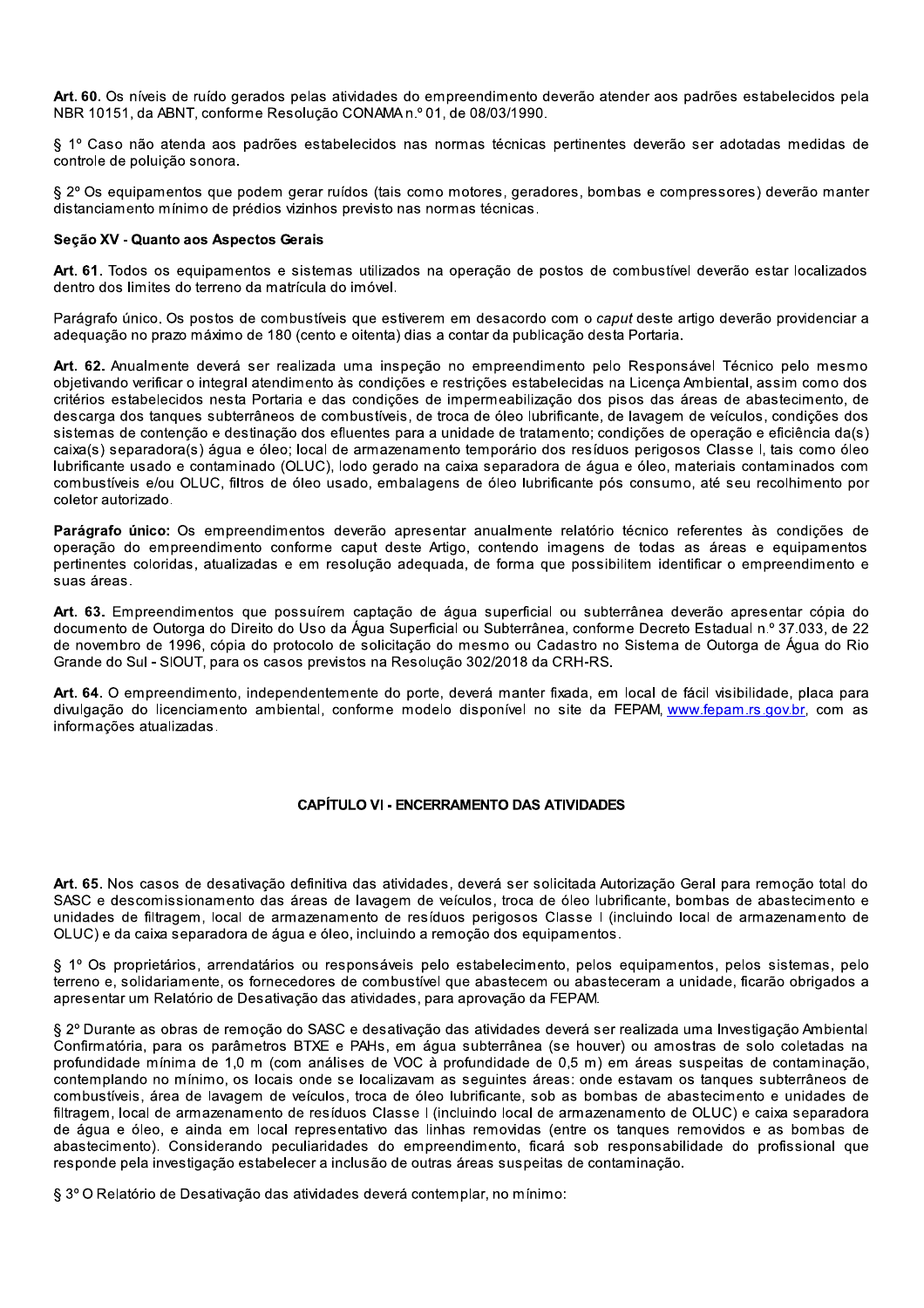I - Desativação de todas as atividades do empreendimento, conforme § 1º, contemplando os destinos de todos os equipamentos.

Il - Relatório técnico e fotográfico de acompanhamento e finalização das atividades desenvolvidas.

III - Comprovação de destino final adequado para todos os resíduos sólidos perigosos Classe I gerados, por meio da apresentação de um relatório contendo o volume enviado, a identificação do destinatário e o número dos respectivos Manifestos de Transporte de Resíduos - MTRs.

IV - Parecer técnico conclusivo quanto à existência de passivos ambientais e da necessidade de remediação na área do empreendimento.

V - Anotação de Responsabilidade Técnica do profissional responsável pela elaboração e execução do Relatório de Desativação.

Art. 66. Após aprovação do Relatório de Desativação pela FEPAM, caso os resultados da Investigação Ambiental Confirmatória indicarem ausência de passivos ambientais e a Licenca de Operação do empreendimento estiver em vigor deverá ser protocolada junto ao processo de Licença de Operação solicitação de Termo de Encerramento das atividades.

Parágrafo único: Caso a Licença de Operação já estiver vencida, deverá ser aberto junto à FEPAM Processo de Termo de Encerramento das atividades.

Art. 67. Caso os resultados da Investigação Ambiental Confirmatória indicarem existência de contaminação na área, deverá ser providenciada a abertura junto à FEPAM de Processo de Licença Única para Remediação de Área Contaminada por Produto Perigoso, para acompanhamento das ações de instalação e operação de sistema de remediação na área e monitoramento, e o Processo de Licença de Operação será arquivado.

Parágrafo único: Após a realização das atividades de remediação e monitoramento, previstas no caput, e estando a área declarada como reabilitada, conforme a Resolução CONAMA 420/2009, deverá ser aberto junto à FEPAM Processo de Termo de Encerramento das atividades.

#### **CAPÍTULO VII - ÁREAS CONTAMINADAS**

Art. 68. Na ocorrência de incidentes com potencial de contaminação ambiental deverão ser adotadas imediatamente todas as medidas cabíveis voltadas a minimizar os impactos decorrentes e reestabelecimento das condições de operação e a FEPAM deverá ser comunicada do ocorrido, conforme disposto no artigo 50.

Art. 69. Sempre que houver a suspeita e/ou confirmação da existência de contaminação na área do empreendimento deverão ser adotadas imediatamente medidas com vistas à caracterização da área contaminada, conforme estabelecido na Resolução CONAMA 420/2009, mesmo na ausência de exigência específica expedida pela FEPAM.

§ 1º Caso se confirme a presenca de contaminantes em concentração superior ao estabelecido na legislação pertinente, a FEPAM deverá ser imediatamente informada e deverão ser adotadas as ações cabíveis para reabilitação da área, mesmo na ausência de exigência específica expedida pela FEPAM.

§ 2º Caso o empreendimento esteja em operação, as ações de remediação e monitoramento da área seguirão junto ao processo de licenciamento. Caso o empreendimento esteja com sua operação encerrada, deverá ser providenciada a abertura de Processo de Licenca Única para Remediação de Área Contaminada por Produto Perigoso.

#### **CAPÍTULO VIII - CONSIDERAÇÕES FINAIS**

Art. 70. A critério da FEPAM, exigências estabelecidas nesta Portaria poderão ser adequadas para casos específicos quando devidamente motivados, considerando aspectos peculiares e singulares do empreendimento alvo do licenciamento que porventura impecam o atendimento integral do estabelecido nesta Portaria.

Art. 71. A critério da FEPAM poderá ser exigida a instalação, manutenção ou utilização de outros sistemas de controle de poluição complementares aos estabelecidos nesta Portaria.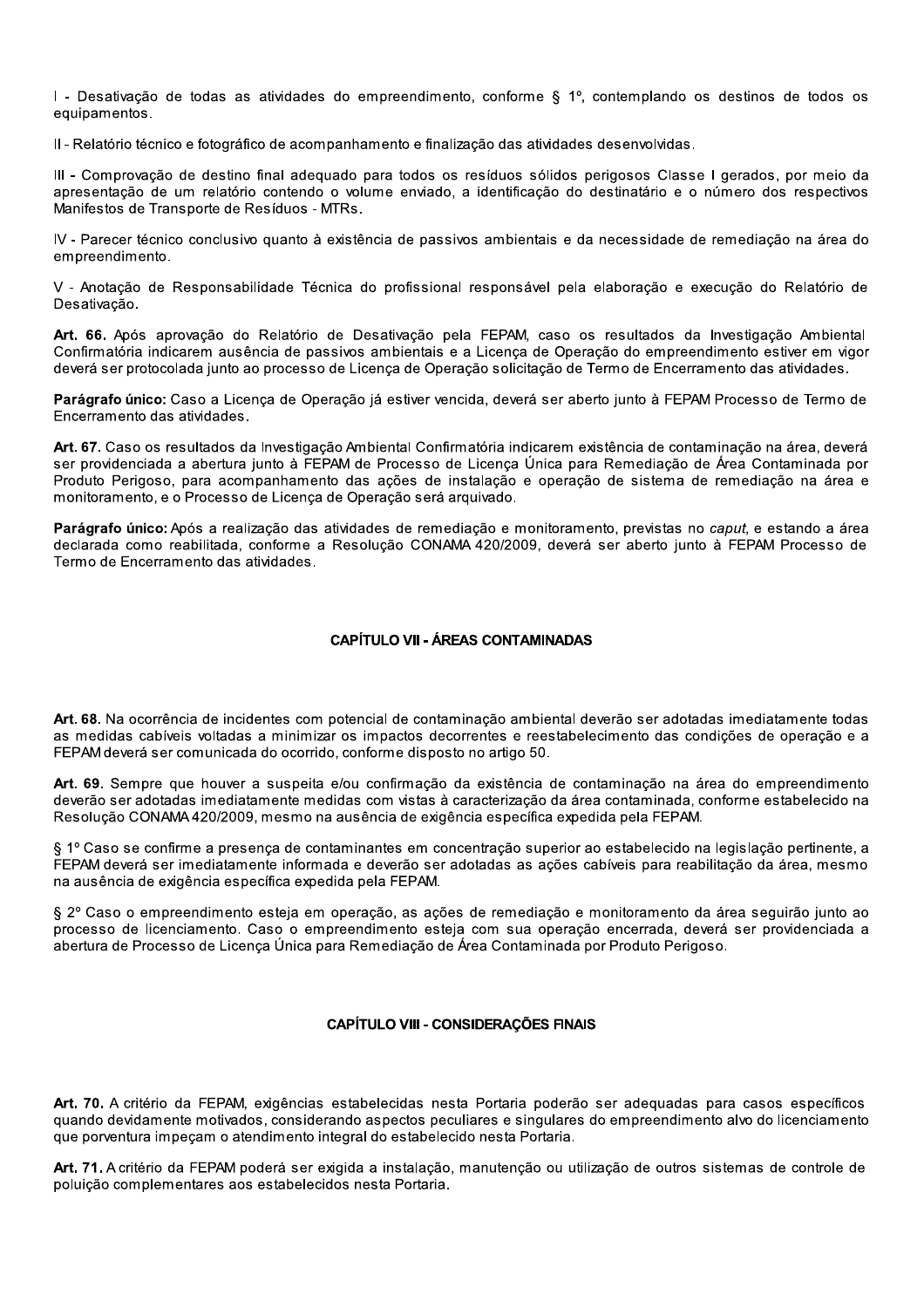Art. 72. Esta Portaria entra em vigor a partir de sua publicação, revogando-se a Portaria FEPAM nº43/2009.

Porto Alegre, 27 de março de 2019.

Eng<sup>a</sup>. Ftal Marjorie Kauffmann

**Diretora-Presidente** 

**ANEXO I** 

**LAUDO DE MANUTENÇÃO DE VÁLVULAS** MANUTENÇÃO DO SISTEMA DE CONTROLE DE EMISSÕES DE TANQUES DE ARMAZENAGEM DE COMBUSTIVEL

## **DADOS GERAIS**

RAZÃO SOCIAL DO **EMPREENDIMENTO: ENDEREÇO: CEP: MUNICÍPIO:** 

Tipo de Equipamento: VÁLVULA DE PRESSÃO E VÁCUO (\*com teste de pressão e vácuo em Instituição reconhecida) **Nome do Fabricante:** Modelo mecânico () Modelo magnético ()

CNPJ: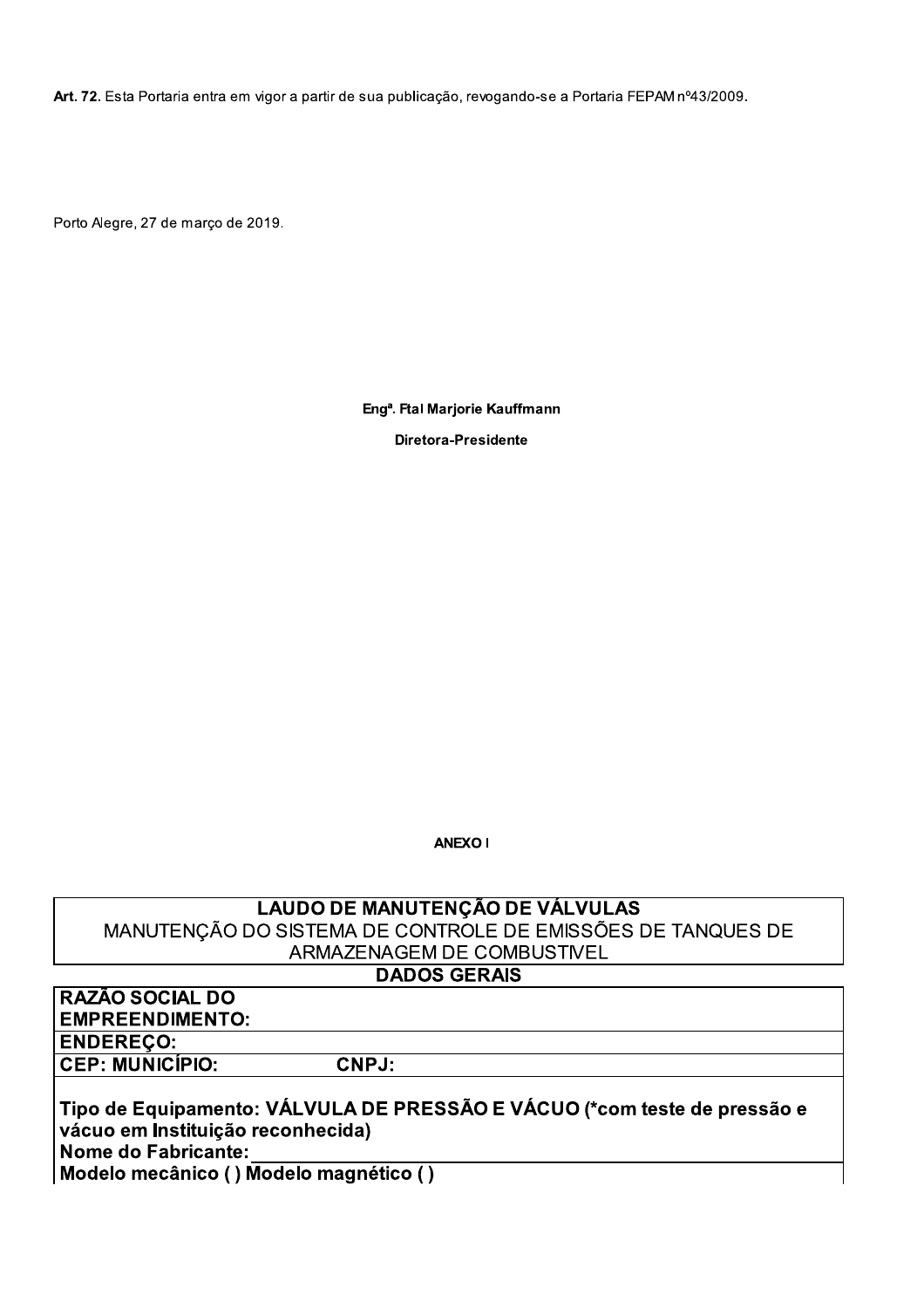| l Número de Válvulas<br>$\pmb{\times}$ . |                                                            |
|------------------------------------------|------------------------------------------------------------|
| Idendificação de<br>cada válvula:        |                                                            |
| Data da Manutenção:                      |                                                            |
|                                          | * Exemplo: Válvula 01 nº série xxx, ou V-01, V-02, V-03etc |
|                                          |                                                            |
|                                          | <b>INSPECAO</b>                                            |

| EQUIPAMENTO nº.                          |  |  | $\overline{2}$ |                                                         | $\overline{3}$ |  | 4 |  | 5 |  | 6 |  | 7 |  |
|------------------------------------------|--|--|----------------|---------------------------------------------------------|----------------|--|---|--|---|--|---|--|---|--|
|                                          |  |  |                | SIM NÃO SIM NÃO SIM NÃO SIM NÃO SIM NÃO SIM NÃO SIM NÃO |                |  |   |  |   |  |   |  |   |  |
| A-Válvula                                |  |  |                |                                                         |                |  |   |  |   |  |   |  |   |  |
| apresentou                               |  |  |                |                                                         |                |  |   |  |   |  |   |  |   |  |
| problema de                              |  |  |                |                                                         |                |  |   |  |   |  |   |  |   |  |
| funcionamento?                           |  |  |                |                                                         |                |  |   |  |   |  |   |  |   |  |
|                                          |  |  |                |                                                         |                |  |   |  |   |  |   |  |   |  |
| <b>B-Válvula</b>                         |  |  |                |                                                         |                |  |   |  |   |  |   |  |   |  |
|                                          |  |  |                |                                                         |                |  |   |  |   |  |   |  |   |  |
| apresenta algum                          |  |  |                |                                                         |                |  |   |  |   |  |   |  |   |  |
| dano externo?                            |  |  |                |                                                         |                |  |   |  |   |  |   |  |   |  |
|                                          |  |  |                |                                                         |                |  |   |  |   |  |   |  |   |  |
| C-Válvula                                |  |  |                |                                                         |                |  |   |  |   |  |   |  |   |  |
| apresenta suas                           |  |  |                |                                                         |                |  |   |  |   |  |   |  |   |  |
| peças internas                           |  |  |                |                                                         |                |  |   |  |   |  |   |  |   |  |
| sem condições                            |  |  |                |                                                         |                |  |   |  |   |  |   |  |   |  |
| normais de uso e                         |  |  |                |                                                         |                |  |   |  |   |  |   |  |   |  |
| segurança?                               |  |  |                |                                                         |                |  |   |  |   |  |   |  |   |  |
| D-Válvula                                |  |  |                |                                                         |                |  |   |  |   |  |   |  |   |  |
| apresentou algum                         |  |  |                |                                                         |                |  |   |  |   |  |   |  |   |  |
|                                          |  |  |                |                                                         |                |  |   |  |   |  |   |  |   |  |
| resíduo em                               |  |  |                |                                                         |                |  |   |  |   |  |   |  |   |  |
| seu interior?                            |  |  |                |                                                         |                |  |   |  |   |  |   |  |   |  |
| E-Válvula apresenta                      |  |  |                |                                                         |                |  |   |  |   |  |   |  |   |  |
| alguma anomalia                          |  |  |                |                                                         |                |  |   |  |   |  |   |  |   |  |
| de segurança?                            |  |  |                |                                                         |                |  |   |  |   |  |   |  |   |  |
| F-Válvula apresenta                      |  |  |                |                                                         |                |  |   |  |   |  |   |  |   |  |
| problema de                              |  |  |                |                                                         |                |  |   |  |   |  |   |  |   |  |
| estanqueidade                            |  |  |                |                                                         |                |  |   |  |   |  |   |  |   |  |
|                                          |  |  |                |                                                         |                |  |   |  |   |  |   |  |   |  |
| quando todo                              |  |  |                |                                                         |                |  |   |  |   |  |   |  |   |  |
| sistema está em                          |  |  |                |                                                         |                |  |   |  |   |  |   |  |   |  |
| repouso?                                 |  |  |                |                                                         |                |  |   |  |   |  |   |  |   |  |
| G-Válvula está                           |  |  |                |                                                         |                |  |   |  |   |  |   |  |   |  |
| localizada em local                      |  |  |                |                                                         |                |  |   |  |   |  |   |  |   |  |
| inadequado                               |  |  |                |                                                         |                |  |   |  |   |  |   |  |   |  |
| conforme determina                       |  |  |                |                                                         |                |  |   |  |   |  |   |  |   |  |
| a NBR?                                   |  |  |                |                                                         |                |  |   |  |   |  |   |  |   |  |
| H-Válvula deve ser                       |  |  |                |                                                         |                |  |   |  |   |  |   |  |   |  |
| substituída?                             |  |  |                |                                                         |                |  |   |  |   |  |   |  |   |  |
|                                          |  |  |                |                                                         |                |  |   |  |   |  |   |  |   |  |
| Observações:                             |  |  |                |                                                         |                |  |   |  |   |  |   |  |   |  |
| RESPONSÁVEL PELA MANUTENÇÃO DE VÁLVULAS: |  |  |                |                                                         |                |  |   |  |   |  |   |  |   |  |
| Empresa:                                 |  |  |                |                                                         |                |  |   |  |   |  |   |  |   |  |
|                                          |  |  |                |                                                         |                |  |   |  |   |  |   |  |   |  |

**L**Nome: